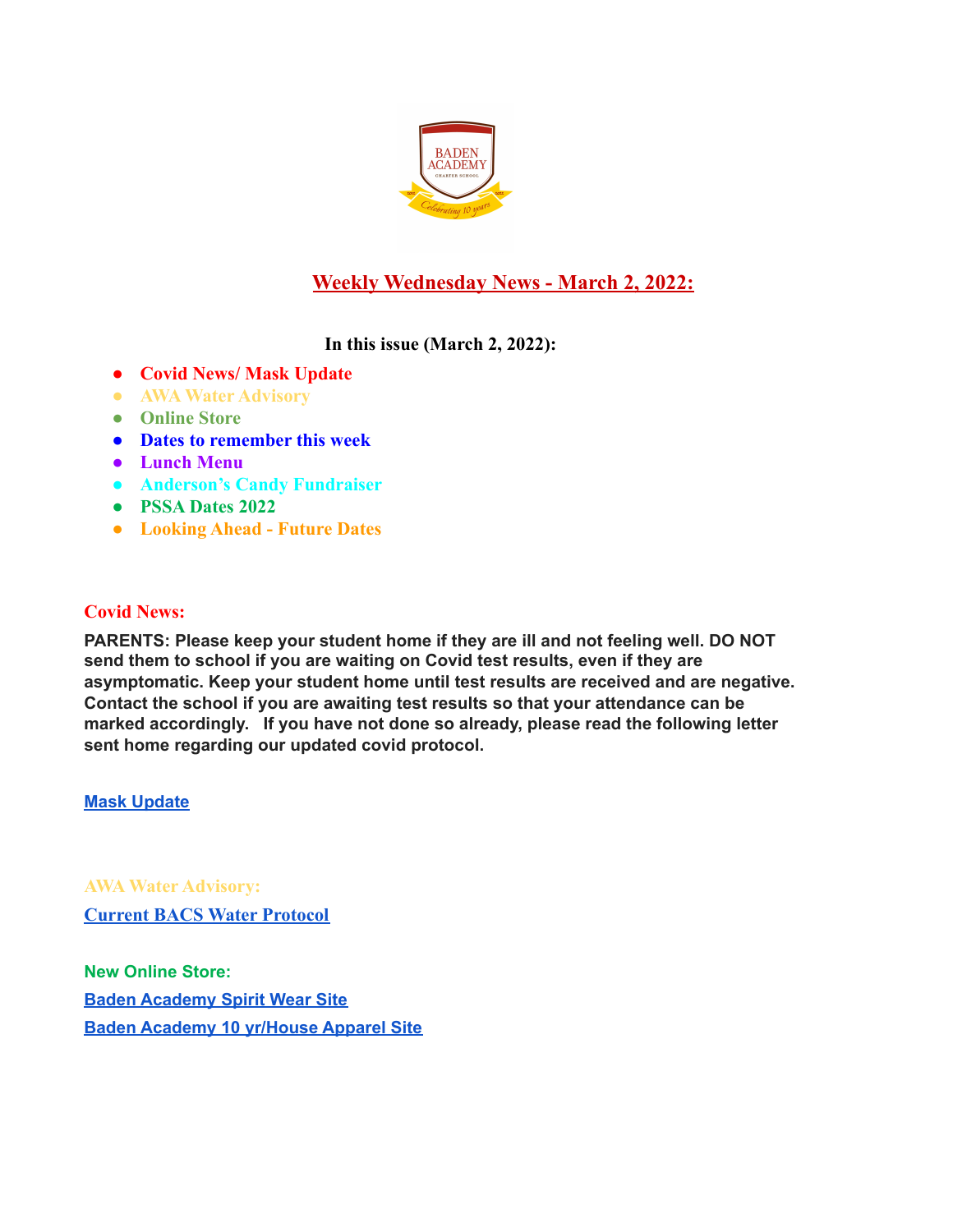#### **Dates to Remember this Week:**

**Wednesday, March 2nd - No School**

**Thursday, March 3rd - Letter D Day** Future Engineers Musical Rehearsal

**Friday, March 4th - Letter E Day**

**Monday, March 7th - Letter A Day** CoSpaces

**Tuesday, March 8th- Letter B Day** Robotics Club Musical Rehearsal

#### **Lunch Menu:**

Thursday, March 3- Chicken Tenders with Barbeque Sauce, steamed carrots, and sliced peaches

Friday, March 4th- Pizza, salad with croutons, and sliced apples

#### **Anderson's Candy Fundraiser:**

*Baden Academy is doing an Anderson's Candy fundraiser to benefit local charities. The fun part of this year's fundraiser is that the school is doing it as a competition between the houses! When placing orders online, select your items and your students house ID so they receive credit.* **[Anderson's](https://docs.google.com/document/d/1yvc2myMqrRNhyYpu0DteMPuBOEUma1BV_21eAD7ljDk/edit?usp=sharing) Flier**